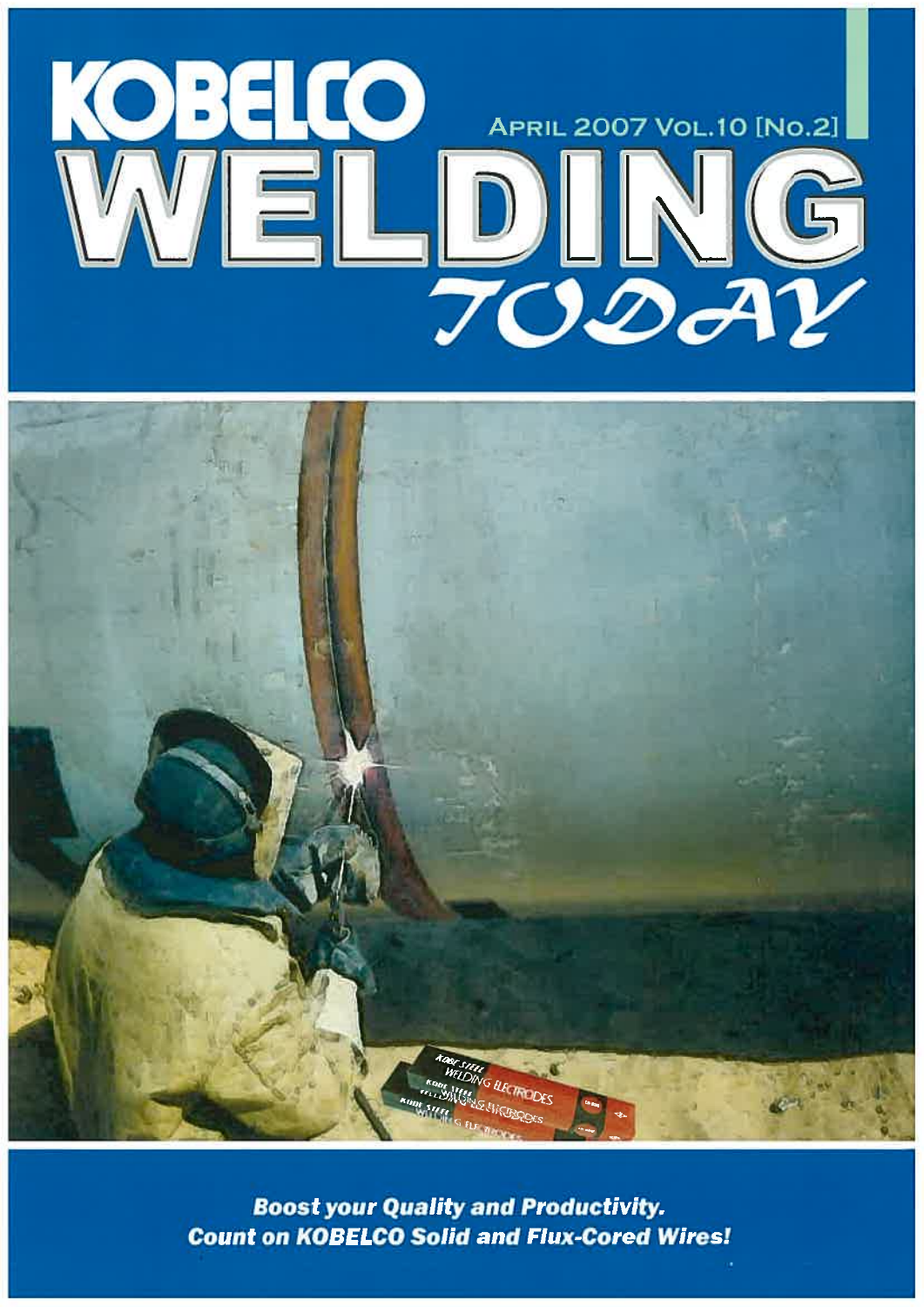

MIX-1TS is an innovative solid wire tailored to improve welding workability and to reduce postweld repair work particularly in welding galvanized steel sheets (mild steel and high tensile strength steel) in the auto parts fabrication field. MIX-1TS is classified as AWS A5.18 ER70S-G but has a unique chemical composition to achieve unsurpassed performance in high speed welding of galvanized steel sheets.

(1) EXTREMELY LOW SPATTER results from a stable arc and pulsed current, eliminating the adverse effects of zinc vapor that is generated from galvanized steel sheets during welding (Fig. 1).



Figure 1: Comparison of spatter generation rates between MIX-1TS (1.2mmØ) and conventional wire for galvanized steel in lap fillet welding in the horizontal position (Wire-feed speed: 6.8m/min.; Plate thickness: 2.6mm; Zinc coating: 45g/ m2; Wire extension: 15mm; Welding speed: 80cm/min.; Shielding gas: 80%Ar-20%CO<sub>2</sub>).

(2) HIGH POROSITY RESISTANCE is obtained with the sophisticated chemical composition of the wire and pulsed current, eradicating the adverse effect of zinc vapor (Fig. 2).

(3) HIGH GAP RESISTANCE is the result of the elaborate chemical composition of the wire which provides higher deposition rates at lower welding currents due to the higher electric resistance of the

wire, thereby resulting in better gap-bridging ability and higher resistance to burn through (Fig. 3).



Figure 2: Comparison of MIX-1TS (1.2mmØ) to conventional wire for galvanized steel in terms of weld metal porosity in lap fillet welding in the horizontal and 45-deg vertical down positions (Wire-feed speed: 7.4m/min.; Plate thickness: 2.3mm; Zinc coating: 45g/m2; Root gap: 0-1mm: Wire extension: 15mm; Welding speed: 100cm/min.; Shielding gas: 80%Ar-20%CO2).



Figure 3: Comparison between MIX-1TS (1.2mmØ) and conventional wire in terms of gap-current parametric envelopes in pulse MAG welding of lap fillet joint in the horizontal position (Steel plate: 2.3-mm ordinary steel; Wire extension: 15mm; Welding speed: 130cm/min.; Shielding gas: 80%Ar-20%CO<sub>2</sub>).

In addition, MIX-1TS offers higher hot crack resistance in the welding of corrosion resistant steel that contains higher P and Cu for auto parts applications.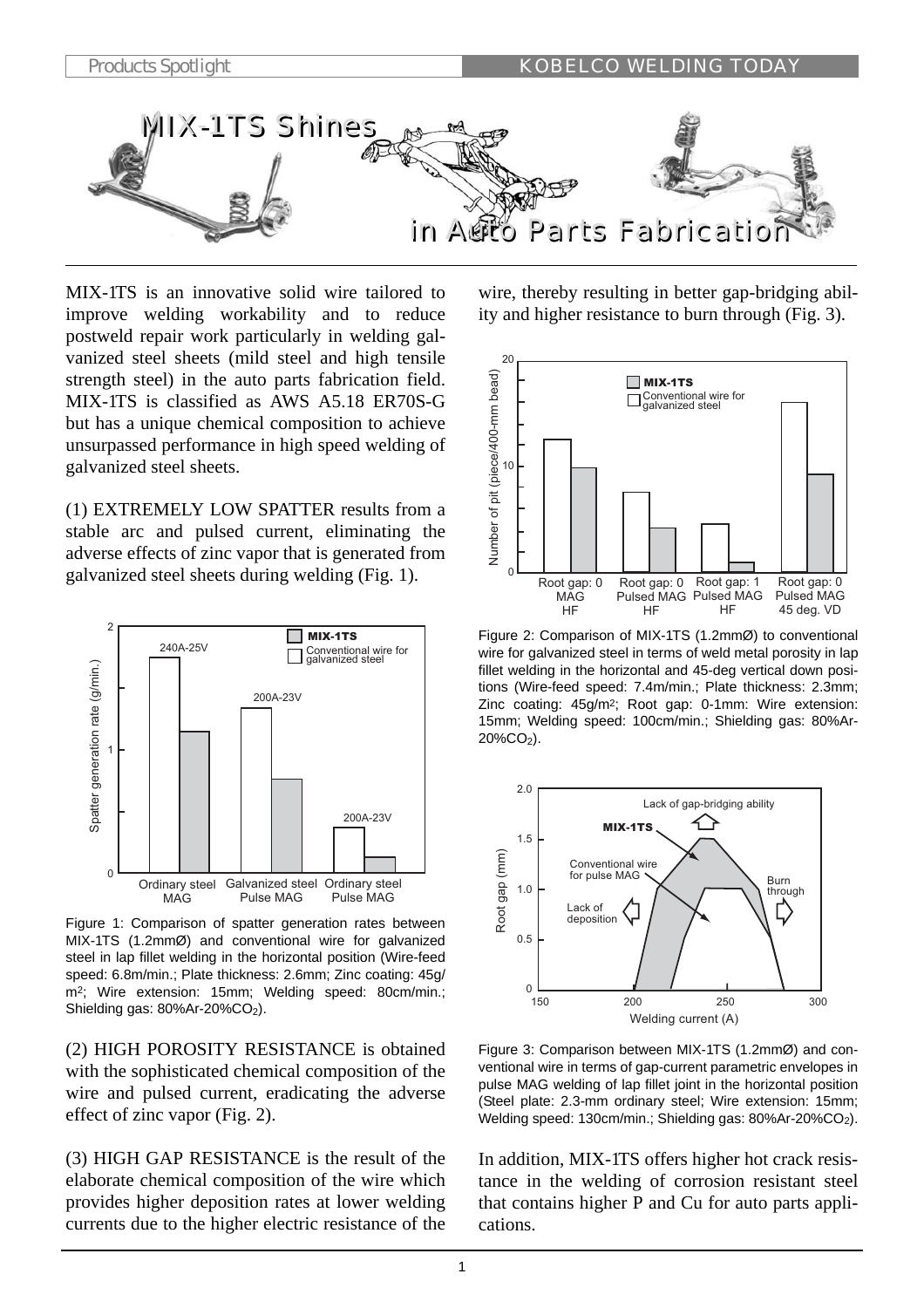

Masakazu Tojo General Manager International Operations Dept. Welding Company Kobe Steel, Ltd.

# Considerations for the global environment

Winter has gone, and spring has come to Japan. Here in Tokyo, it was abnormal that we did not have snow last winter; historically, the phenomenon is unusual; the last time we had no snow was 140 years ago. Many places on our planet have experienced unusual changes in their climates every year recently. I seriously wonder whether the earth is getting sick, or just changing its nature. As scientists link carbon dioxide in the atmosphere with rising temperatures, we should make more effort to prevent the emission of carbon dioxide to improve the global environment.

Several energy sources are being developed as alternatives to oil, coal, and natural gas. Bioenergy is considered to be one of the main sources of an alternative, environment-friendly energy, since the amount of carbon dioxide produced when it is burnt should (at least conceptually) be consumed by the plants grown to replace the biomass fuel. One biomass fuel production process is ethanol fermentation, which produces ethanol, a gasoline substitute. In the construction of the ethanol plants, special types of welding consumables, such as stainless steel flux-cored wires, are indispensable. KOBELCO DW-series stainless FCWs are frequently used in fabrication of ethanol plant tanks. This provides great satisfaction to us from the stand points of business and improving the global environment.

I will continue my business, sharing the viewpoints of our customers, so that I can understand what our customers want to improve and what problems they want to solve. I know that KOBELCO is a customer-oriented company, so you can count on us for improvements and solutions you need to better your welding business.



Toshiyuki Okuzumi General Manager International Operations Dept. Welding Company Kobe Steel, Ltd.

# Boosting our business in the Booming Shipbuilding Industry

They say that in Singapore this year a TV drama based on marine engineering is very popular. The subject of the drama is the construction of a large offshore drilling platform. At the climax, the danger of delayed delivery arises because of a change in specifications required by the purchaser. In the end, the danger is overcome by around-theclock rush work by everybody, and the drama comes to a happy ending. The sponsors of the drama are a group of major Singapore shipbuilding industries and such important maritime organizations as the Association of Singapore Marine Industries, the Maritime and Port Authority of Singapore, and the Singapore Maritime Foundation. It seems that sponsoring the TV drama is an all-out publicity

campaign by industries related to marine affairs. Right now, shipbuilders in Singapore are booming due to vigorous demand for offshore structures and their sales continuously increase. At the same time they are suffering from a shortage of manpower. However, they seem to have secured many applicants for job positions thanks to the effect of the drama.

In Japan, too, a TV drama about an integrated steel manufacturer starring a popular personality seems to be making waves across the country now. As in the case of the Singaporean TV drama, I hope that our steel industry will ride the wave of the drama's popularity and secure good manpower in the employment market. Furthermore, responding to the strong demand for offshore structure construction, we intend to deploy manpower, technical services and product strategies, so that KOBELCO products will be adopted widely. I hope you will support our efforts.







P3-7 Welding of LPG storage tanks



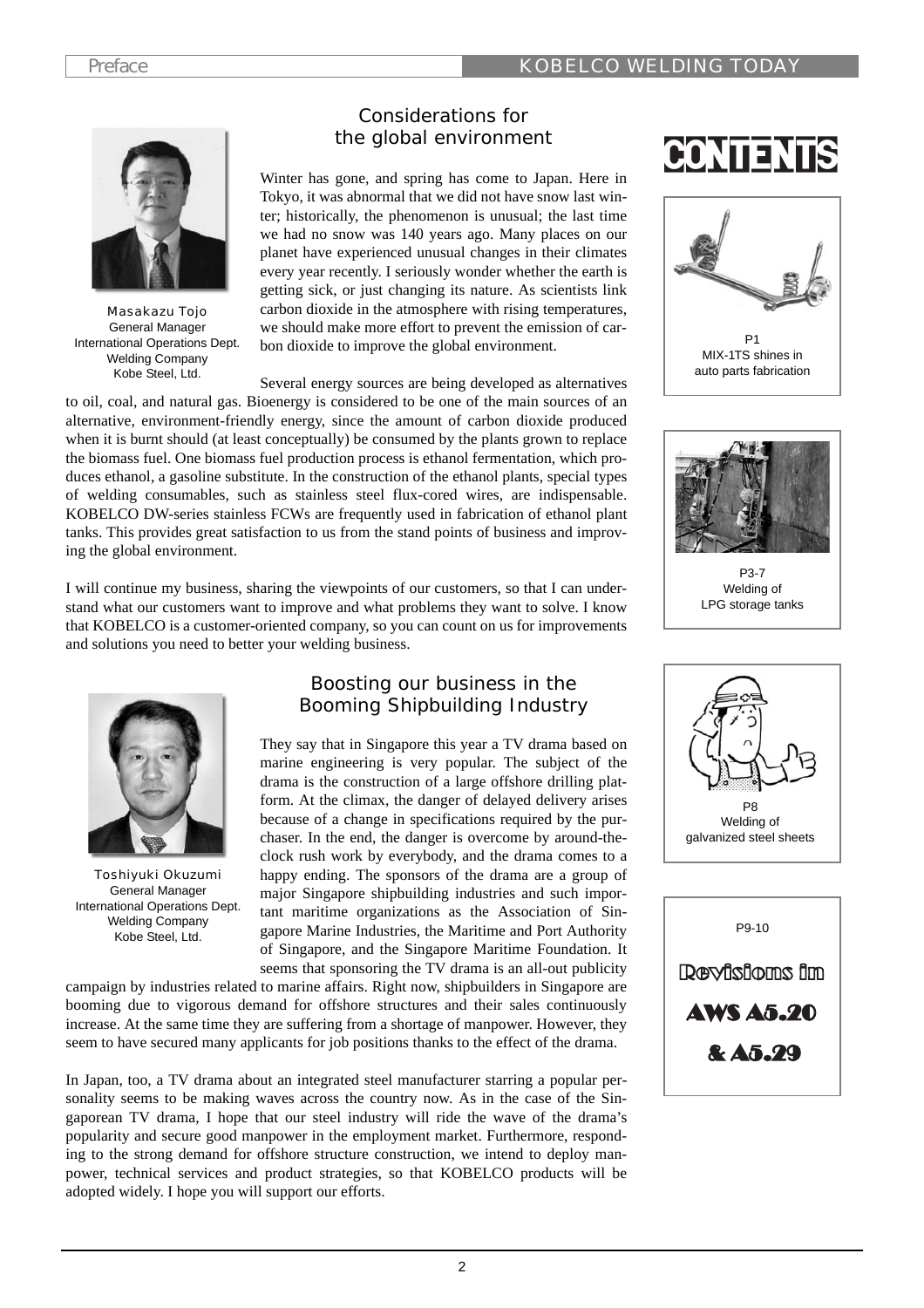



# Part 2: Essential Factors in Controlling Welding Procedures

Following Part 1, How to Select Filler Metals, which appeared in the last issue, Part 2 of this two part series on welding LPG storage tanks discusses the essential factors in controlling welding procedures at the construction site. The welding of LPG storage tanks is typically carried out at site — ideally in good weather but occasionally under such challenging conditions as high winds, rain, sandstorms, high or low temperatures, and high humidity. Also, depending on requirements for weld quality and welding efficiency, a variety of welding processes are used, including shielded metal arc welding (SMAW), submerged arc welding (SAW), gas metal arc welding (GMAW), flux cored arc welding (FCAW), and gas tungsten arc welding (GTAW) — Fig. 1. Hence, more elaborate control of welding procedures is required to ensure the quality of the weld as compared with in-factory welding.



Figure 1: Typical welding processes used for constructing flatbottom double-wall cylindrical tanks.

# Moisture pick up and drying of welding consumables

SAW granular flux as well as the fluxes used in covered electrodes and flux-core wires pick up moisture during storage and usage at a low or high rate depending on ambient temperature and relative humidity. Figure 2 compares the effects of ambient temperature and relative humidity, or the

water vapor pressure, on the moisture absorption rate of a moisture-resistant low-hydrogen electrode (such as LB-62UL, LB-62L, LB-80UL, and LB-116) and a conventional low-hydrogen electrode. Clearly, higher ambient temperature and relative humidity results in higher rates of moisture absorption for both types of low hydrogen electrodes, although they do differ in degree.



Figure 2: Moisture absorption curves of a moisture-resistant low-hydrogen electrode and a conventional low-hydrogen electrode as related to ambient temperature and relative humidity (The water vapor pressure given in the parentheses was calculated by using the relevant temperature and relative humidity).

The absorbed moisture in an electrode can be a source of diffusible hydrogen in the weld metal. Figure 3 shows how the absorbed moisture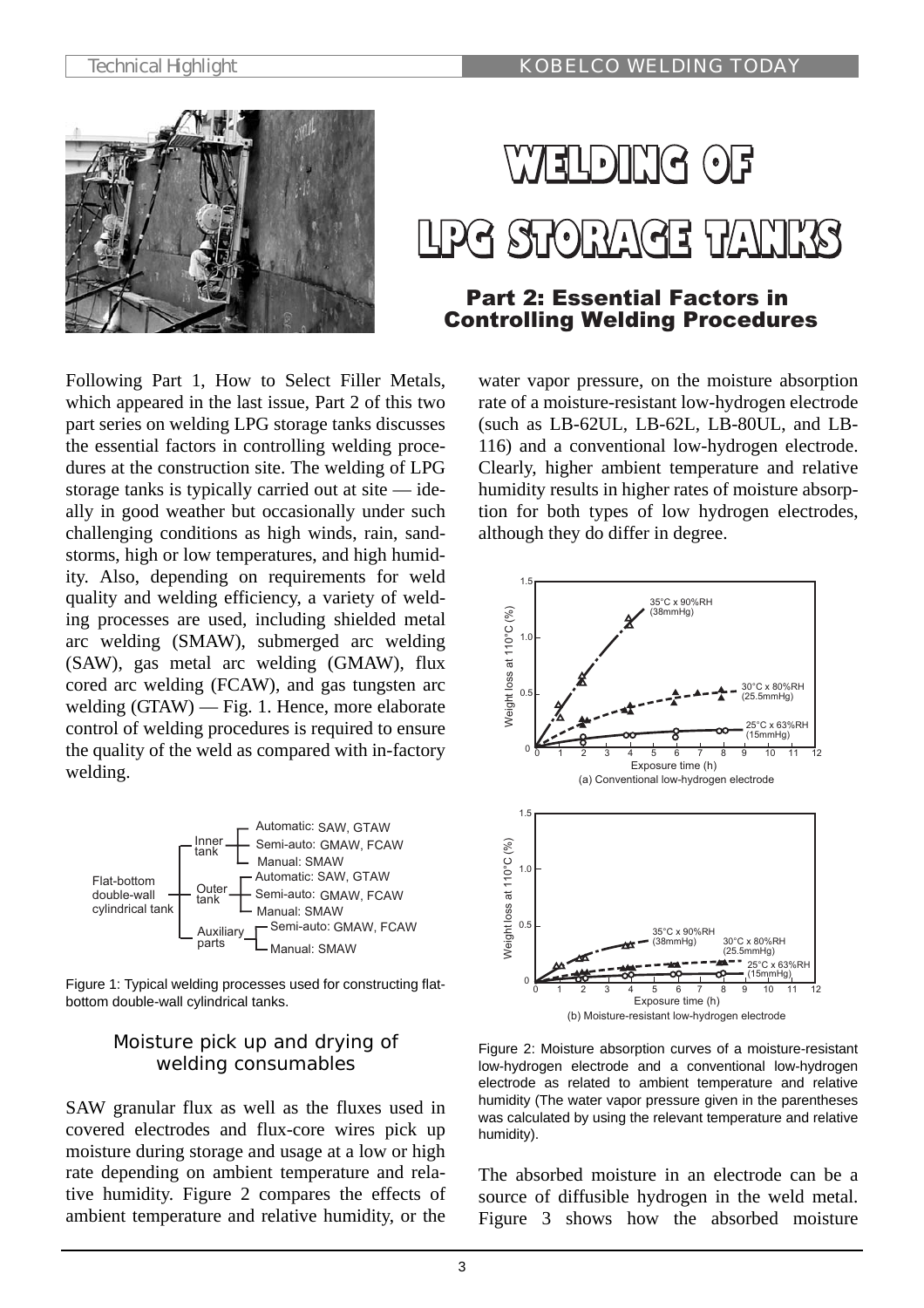increases the diffusible hydrogen in the weld metal as related to the water vapor pressure of the welding atmosphere. For instance, the use of an ultralow hydrogen electrode with absorbed moisture of 0.2% results in a weld metal containing 1.5 times the amount of diffusible hydrogen of the same electrode but dried immediately before use. In addition, the hydrogen content of the weld metals linearly increases in tandem with the rise in the water vapor pressure of the welding atmosphere for any of the electrodes tested regardless of the moisture content. Because diffusible hydrogen in weld metals can cause cold cracks and porosity, covered electrodes should be dried according to specified temperatures and time periods and, after drying, put in a holding oven before use to prevent moisture pick up.



Figure 3: Relationship between absorbed moisture content and diffusible hydrogen in weld metals as a function of water vapor pressure of the welding atmosphere (Testing electrode: an ultra-low hydrogen type).

Fluxes used in SAW include MF-38 and MF-33H, which are fused fluxes, and PF-100H and PFH-80AK, which are bonded fluxes. Typical fused fluxes are made up of glassy particles, so they absorb little moisture, but moisture can be deposited on the particles. In contrast to fused fluxes, bonded fluxes absorb moisture because they contain water glass (the main moisture absorbing substance) for binding the flux particles. Figure 4 shows an example of a moisture absorption curve for PF-100H.



Figure 5: A moisture absorption curve for PF-100H bonded flux tested in the atmospheric condition of 30°C x 80%RH.

As the moisture content increases in SAW fluxes, either fused flux or bonded type, the diffusible hydrogen in the weld metal increases as in the case of covered electrodes, causing poor bead appearance, porosity, and cold cracks in the weld metal. To overcome this problem, SAW fluxes, should be dried and kept in a holding oven before use. Table 1 shows the proper drying and holding procedures for covered electrodes and SAW fluxes. Note the maximum total hours for drying and holding in order to prevent deterioration of the electrodes and fluxes from excessive exposure to heat. The maximum number of times electrodes and fluxes can be dried is similarly listed to prevent damage.

The cored flux in flux-cored wires can also pick up moisture, though at a lower rate since the flux does not contain water glass — unlike SAW bonded fluxes or electrode coverings. The absorbed moisture in flux-cored wires can cause pits, wormtracking porosity, and cold cracks in the weld metal; however, moisture in flux-cored wires cannot be removed through drying as heat can damage the wire. To avoid moisture absorption, once a spool of flux-cored wire has been unpacked, all of the wire should be consumed in one day. To avoid the hazards of moisture, dust and dew, any remaining wire should be kept in a plastic bag, placed in its original cardboard box and stored in a low humidity room.

The solid wires used in GMAW and GTAW do not absorb moisture, but moisture can form on the wire surface and cause rust. Solid wire that has been affected by moisture cannot be dried by heating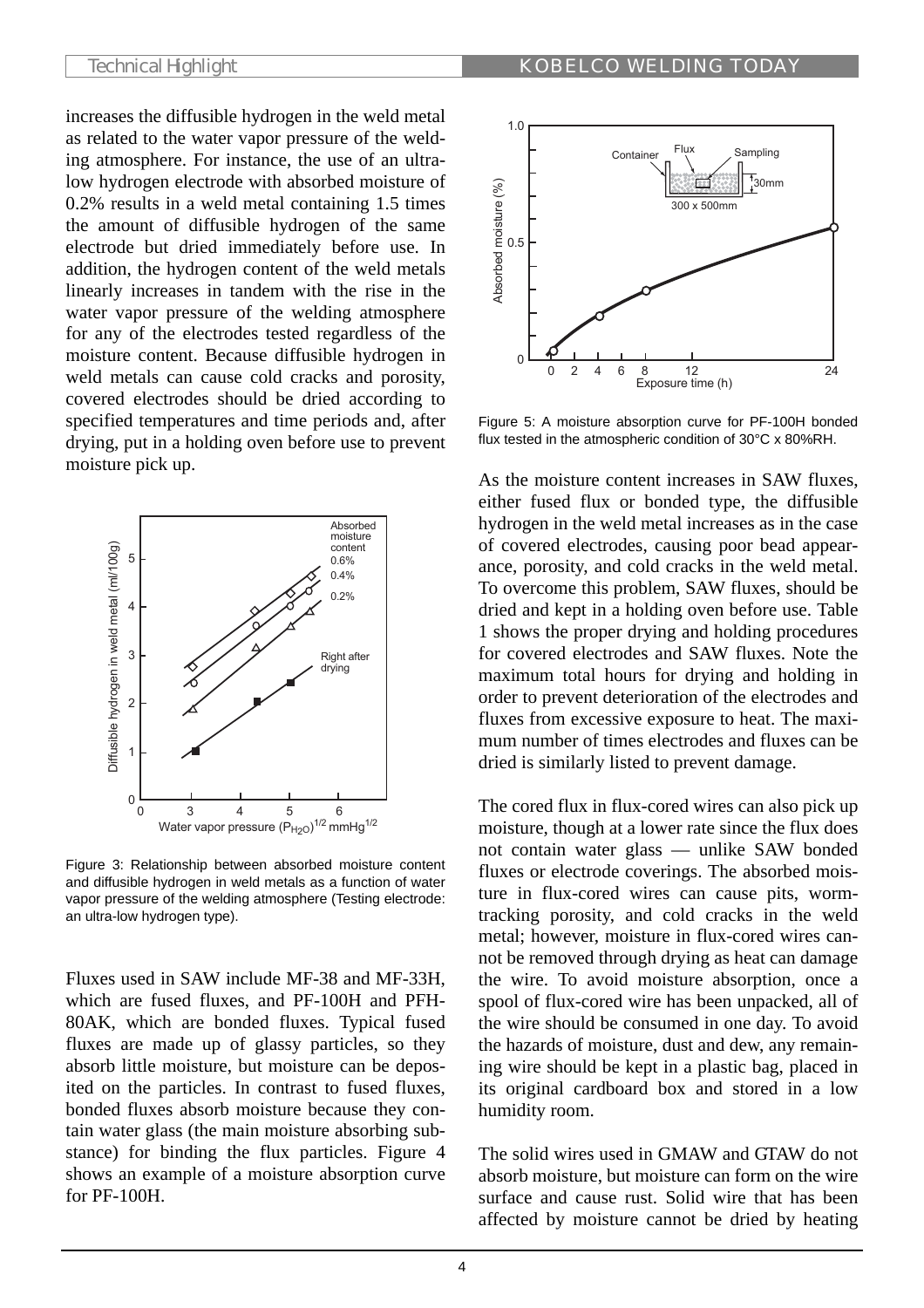| Product name                                 | <b>LB-52NS</b><br><b>NB-1SJ</b><br><b>LB-62L</b> | <b>LB-62UL</b>  | LB-116          | LB-80UL         | <b>MF-38</b><br><b>MF-33H</b> | <b>PF-100H</b> | PFH-80AK    |
|----------------------------------------------|--------------------------------------------------|-----------------|-----------------|-----------------|-------------------------------|----------------|-------------|
| Type of welding consumable                   | Low<br>hydrogen                                  | Low<br>hydrogen | Low<br>hydrogen | Low<br>hydrogen | Fused flux                    | Bonded flux    | Bonded flux |
| Max. allowable moisture content $(\%)^{(1)}$ | 0.4                                              | 0.4             | 0.3             | 0.3             | 0.05                          | 0.5            | 0.5         |
| Drying temperature (°C)                      | 350-400                                          | 350-430         | 350-400         | 350-430         | 150-350                       | 200-300        | 250-300     |
| Optimum drying time (h)                      |                                                  |                 |                 |                 |                               |                |             |
| Max. total drying time (h)                   | 12                                               | 12              | 12              | 12              | 24                            | 24             | 24          |
| Max. number of drying times                  | 3                                                | 3               | $\overline{2}$  | 2               | 5                             | 5              | 5           |
| Holding temperature (°C)                     | 100-150                                          | 100-150         | 100-150         | 100-150         | 100-150                       | 100-150        | 100-150     |
| Max. total holding time (h)                  | 72                                               | 72              | 24              | 24              | 72                            | 72             | 72          |
| Drying cycle time $(h)^{(2)}$                | 4                                                | 4               | 2               | 2               | 8                             | 8              | 8           |

Table 1: Recommended drying and holding procedures for covered electrodes and SAW fluxes

1. Drying is needed when the moisture content exceeds the value (the weight loss of the covering and flux at 110°C) specified for each electrode and flux to limit the diffusible hydrogen in the weld metal and to recover the original welding usability.

2. Drying is needed after every specified number of hours to limit the moisture in electrodes and fluxes, provided the ambient temperature and relative humidity are 30°C x 80%RH.

because the heat can damage the wire. Excessive rust can cause irregular wire feeding and porosity in the weld metal. Therefore, any remaining wire should be handled in the same way as flux-cored wires.

# Preheating and postheating

Welding joints often require preheating, which results in slowing the postweld cooling rate and decreasing the hardness of the weld, thereby preventing cold cracks. The necessity and exact temperature of preheat may depend on many factors, such as:

- (1) Steel grade and chemical composition
- (2) Plate thickness
- (3) Welding heat input
- (4) Ambient temperature
- (5) Degree of joint restraint
- (6) Characteristics of welding consumables
- (7) Welding process

The exact preheat temperature can only be determined by taking into account the factors surrounding the actual job as well as the regulations that apply to the LPG tank under construction. For instance, in Japan, LPG installations must follow the Guidance to Installation of Spherical Gas Holders of The Japan Gas Association and the Standards for Usage of High Tensile Strength Steels of The High Pressure Gas Safety Institute of Japan [Ref. 1].

Figure 5 shows results of the y-groove weld cracking test (as per JIS Z 3158) for LB-80UL and LB-116. The results are plotted along the coordinates of the crack sensitivity parameter (Pc) and preheat temperature. The Pc consists of the chemical composition of the base metal, plate thickness (t), and diffusible hydrogen in the weld metals (H). The trend lines of critical preheat temperature in the figure reveal that the higher the Pc, the higher the critical preheat temperature; in addition, the critical preheat temperature of LB-80UL is shown to be lower than that of LB-116.



Figure 5: y-groove weld cracking test results of LB-80UL and LB-116 in terms of the root crack sensitivity of the welds.

Figure 5 also suggests that preheat temperature must be determined taking the chemical composition of the base metal, plate thickness, the diffusible hydrogen content of the weld metal into consideration.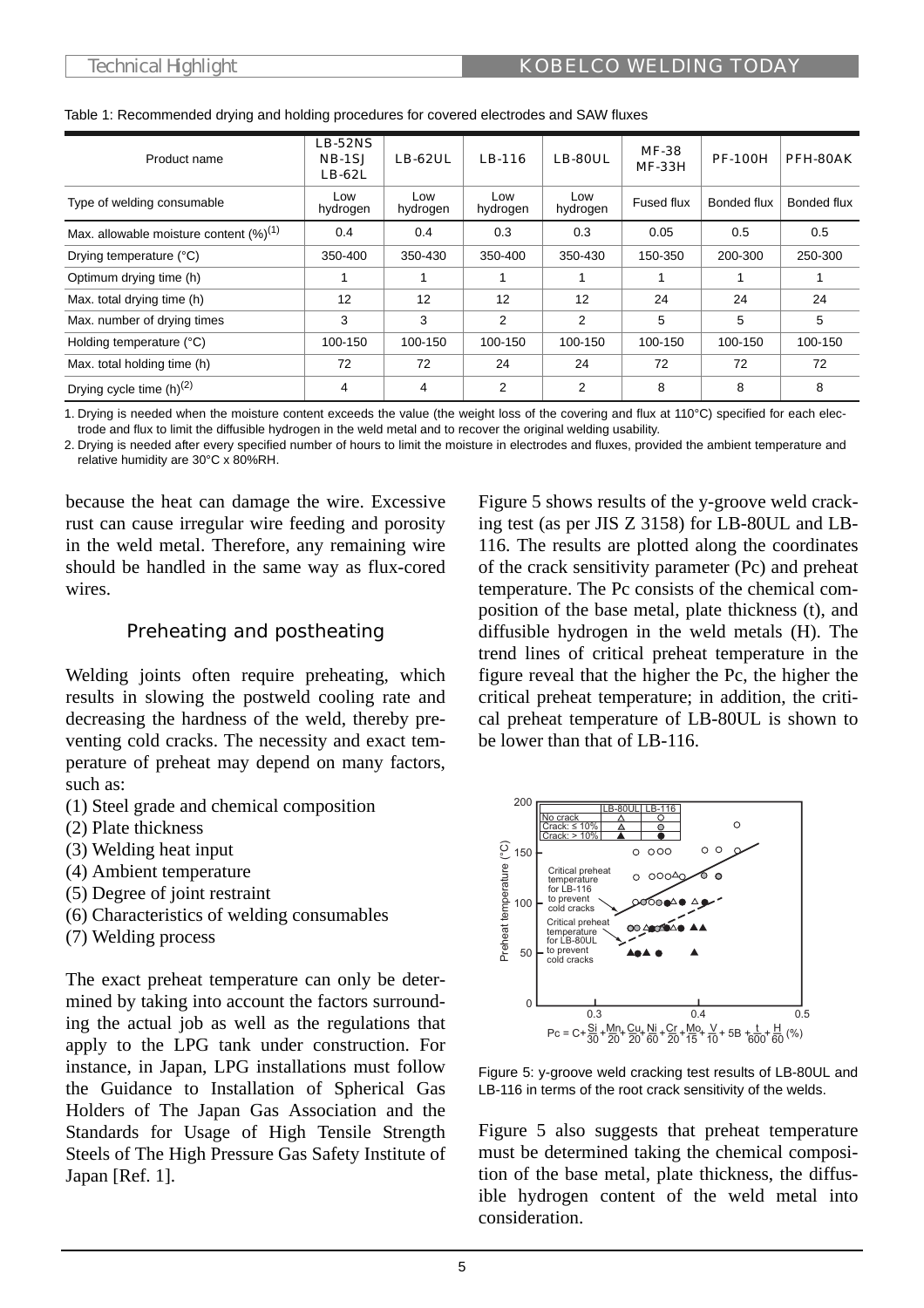As a rule of thumb, Table 2 shows Kobe Steel's recommendations for preheat and interpass temperatures for individual welding consumables, although exact temperatures should be determined by taking into account the various factors discussed above. Interpass temperature must be equal to or higher than the minimum preheat temperature but lower than the specified maximum temperature. With excessively high interpass temperatures, the tensile strength and impact strength of the weld metal can be reduced due to coarse crystal grains caused by excessively slow cooling rates.

Table 2: Recommended preheat and interpass temperatures for individual welding consumables

| Welding<br>process | Product name                                                                                                      | Min. preheat<br>temp. $(^{\circ}C)^{(1)}$ | Min. and max.<br>interpass<br>temp. $(^{\circ}C)^{(2)}$ |
|--------------------|-------------------------------------------------------------------------------------------------------------------|-------------------------------------------|---------------------------------------------------------|
|                    | <b>LB-52NS, NB-1SJ</b><br><b>LB-62L</b>                                                                           | 50-100                                    | 50-150                                                  |
| <b>SMAW</b>        | <b>LB-62UL</b>                                                                                                    | $25 - 75$                                 | 25-150                                                  |
|                    | <b>LB-80UL</b>                                                                                                    | 75-150                                    | 75-200                                                  |
|                    | <b>LB-116</b>                                                                                                     | 120-180                                   | 120-200                                                 |
| SAW                | <b>MF-38/US-36</b><br><b>MF-38/US-49A</b><br><b>MF-38/US-40</b><br><b>MF-33H/US-49A</b><br><b>PF-100H/US-36LT</b> | 50-100                                    | 50-150                                                  |
|                    | PFH-80AK/US-<br><b>80BN</b>                                                                                       | 75-150                                    | 75-200                                                  |
| <b>FCAW</b>        | <b>DW-55LSR</b><br><b>DWA-55LSR</b>                                                                               | 50-100                                    | 50-150                                                  |
|                    | <b>DW-60</b>                                                                                                      | 50-150                                    | 50-150                                                  |
|                    | MGS-50LT<br><b>MGS-63B</b>                                                                                        | $25 - 75$                                 | 25-150                                                  |
| <b>GMAW</b>        | <b>MG-60</b>                                                                                                      | 50-100                                    | 50-150                                                  |
|                    | <b>MG-80</b><br><b>MGS-80</b>                                                                                     | 75-150                                    | 75-200                                                  |
| <b>GTAW</b>        | <b>TGS-1MT</b><br><b>TGS-60A</b>                                                                                  | $25 - 75$                                 | 25-150                                                  |
|                    | <b>TGS-80AM</b>                                                                                                   | 75-150                                    | 75-200                                                  |

1. The minimum preheat temperature can vary depending on plate thickness, ambient temperature, and the degree of restraint.

2. The minimum interpass temperature is the same as the minimum preheat temperature and the maximum interpass temperature is to prevent deterioration of the strength and toughness of the weld metal.

Table 3 shows how the minimum preheat and interpass temperature depend on plate thickness and heat input in the use of DW-55LSR for instance. This is because the cooling rate of the weld increases — thus becoming more susceptible to cold cracking — as the plate thickness of the base metal increases; conversely, the cooling rate decreases as the heat input increases.

| tion       | peratures for DW-55LSR to be used in the as-welded condi-    |
|------------|--------------------------------------------------------------|
| Heat innut | Min. preheat and interpass temperature $({}^{\circ}C)^{(1)}$ |

Table 3: Recommended minimum preheat and interpass tem-

| Heat input             |            | Min. preheat and interpass temperature $(^{\circ}C)^{(1)}$ |                        |  |  |
|------------------------|------------|------------------------------------------------------------|------------------------|--|--|
| (kJ/mm)<br>$t < 25$ mm |            | $25 \leq t < 38$ mm                                        | $38 \leq t \leq 50$ mm |  |  |
| Approx. 1.0            | Room temp. | 75                                                         | 100                    |  |  |
| Approx. 1.5            | Room temp. | 50                                                         | 100                    |  |  |
| Approx. 2.3            | Room temp. | Room temp.                                                 | 75                     |  |  |

1. When ambient temperature is lower than 5°C, the minimum preheat and interpass temperature should be 40°C regardless of plate thickness and heat input to prevent cold cracks.

If extra-thick high-strength steel construction that is highly restrained is cooled down after welding and left at room temperature for long periods, the remaining diffusible hydrogen in the weld and the residual stresses may cause cold cracks (also known as delayed cracks), even when proper preheat is applied. To avoid these effects, postheat treatment is applied to the weldment to encourage the diffusion of remaining hydrogen from the weld. This benefits of postheat can be increased with higher postheat temperature and longer soaking time — typically, 150-250°C x 20-60min. The exact temperature and time depend on the steel grade and the location of weld seam in a LPG tank. The weld seams that require postheat treatment as per the Guidance to Installation of Spherical Gas Holders are, for instance, the transverse and longitudinal weld seams, nozzle neck, and reinforcement ring of a high-pressure spherical tank [Ref. 1].

#### Heat input control

With higher heat input, the crystal grains of the heat-affected zone of aluminum-killed steels and high tensile strength steels (typical steel grades for LPG tanks) tend to become coarser, and the matching weld metal exhibits the same tendency. Figure 6 shows the effect of heat input on the impact strength of LB-62UL weld metal. It reveals that the absorbed energy is apt to decrease as the heat input increases. This is why the heat input should be kept lower than the critical value. Table 4 shows Kobe Steel's recommendation in terms of the maximum heat input for the welding consumables for flatbottom double-wall cylindrical tanks of 490MPa tensile strength steel. Conversely, excessively low heat input increases the hardness of the weld metal and the heat-affected zone of the base metal,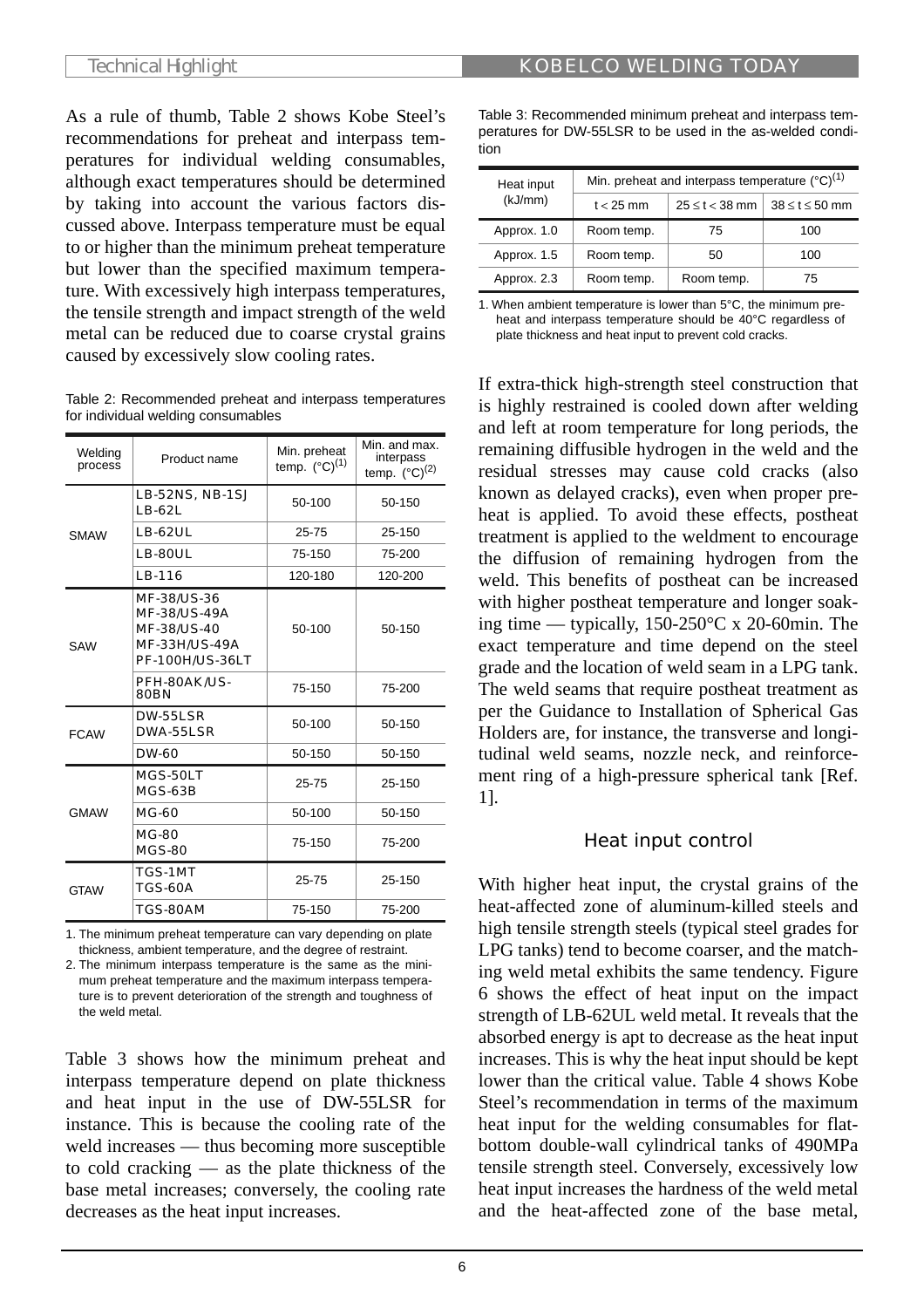thereby causing cold cracks in the weld. Hence, the heat input should be maintained within an appropriate range, taking into account the characteristics of the welding consumable and base metal to be used. Table 5 shows the appropriate ranges of heat input for DW-55LSR.



Figure 6: Absorbed energy of LB-62UL weld metal as a function of average heat input in double-sided butt welding.

| <sub></sub>                   |                                                                     |                                                    |  |  |
|-------------------------------|---------------------------------------------------------------------|----------------------------------------------------|--|--|
| Welding<br>process            | Product name                                                        | Max. heat input (kJ/mm)                            |  |  |
|                               | <b>NB-1SJ</b>                                                       | 4.5 (Thick plate)<br>3.0 (Plate thick.: 15mm max.) |  |  |
| <b>SMAW</b><br><b>LB-52NS</b> |                                                                     | 4.0 (Thick plate)<br>2.5 (Plate thick.: 15mm max.) |  |  |
| <b>SAW</b>                    | <b>PF-100H/US-36LT</b><br><b>MF-38/US-36</b><br><b>MF-38/US-49A</b> | 3.0                                                |  |  |
| <b>FCAW</b>                   | <b>DW-55LSR</b>                                                     | 2.5                                                |  |  |
| <b>GMAW</b>                   | <b>MGS-50LT</b>                                                     | 3.0                                                |  |  |
| <b>GTAW</b>                   | <b>TGS-1MT</b>                                                      | (1)                                                |  |  |

Table 4: Maximum heat input for welding consumables for flat-bottom double-wall cylindrical tanks of 490-MPa high tensile strength steel

1. In GTAW, wire-feed speed should be controlled instead of heat input: 30g/min. max. (Plate thick.: 25mm min.); 20g/min. max. (Plate thick.: less than 25mm).

Table 5: Ranges of appropriate heat input in relation to welding position and plate thickness for DW-55LSR to be used in the as-welded condition

| Welding position    | Plate thickness range<br>(mm) | Heat input range<br>(kJ/mm) |
|---------------------|-------------------------------|-----------------------------|
| Flat and horizontal | $20 \le t < 70$               | $1.0 - 2.5$                 |
| Vertical up         | $20 \le t < 70$               | $1.5 - 2.5$                 |

### Countermeasures to high winds

High winds at the construction site can disturb the shielding effects of SMAW, FCAW, GMAW and GTAW, degrading the performance of welding consumables and increasing the nitrogen and hydrogen content of the weld metals. Usability, impact strength, and porosity resistance can all deteriorate as a result. The use of wind shields can protect the arc and weld pool from high wind where wind velocity is 5m/sec. or higher with a low hydrogen electrode, 2m/sec. or higher with a solid wire and a flux-cored wire, and 1m/sec. or higher with a GTAW filler wire.

### Examples of welding procedures

Typical welding procedures for shell-to-shell horizontal joint and shell-to-annular plate joint of a flat-bottom double-wall cylindrical tank are shown in Tables 6 and 7.

| Base metal         | SLA 360 (Si-Mn,<br>TS: 490-610MPa) | Groove prep and pass Nos.                      |
|--------------------|------------------------------------|------------------------------------------------|
|                    |                                    |                                                |
| Welding<br>current | 400-450A (DCEP)                    | Back<br>gouging                                |
| Arc voltage        | $23 - 26V$                         | $30^\circ$<br>$45^{\circ}$                     |
| Welding<br>speed   | 30-60cm/min                        | $15^\circ$<br>$45^{\circ}$<br>26               |
| Heat input         | 1.0-1.9kJ/mm                       | 35                                             |
| Preheat temp.      | 50-100°C                           | <b>Backing</b><br>Final<br>side: 11<br>side: 4 |
| Interpass<br>temp. | $50-125$ °C                        | passes<br>passes                               |

Table 6: Shell-to-shell horizontal SAW procedures with PF-100H/US-36LT (3.2mmØ)

Table 7: Shell-to-annular plate horizontal and horizontal fillet SAW procedures with PF-100H/US-36LT (2.4mmØ)

| SLA 360 (Si-Mn,<br>TS: 490-610MPa)<br>Base metal<br>SLA 325 (Si-Mn,<br>TS: 440-560MPa) |                   | Groove prep and pass Nos.                                          |  |  |
|----------------------------------------------------------------------------------------|-------------------|--------------------------------------------------------------------|--|--|
| Welding<br>current                                                                     | 350-420A (DCEP)   | Final<br>Backing<br>side: 16<br>side: 10<br>passes<br>passes<br>35 |  |  |
| Arc voltage                                                                            | 22-26V            | $-23-$<br>10                                                       |  |  |
| Welding<br>speed                                                                       | 30-45cm/min       | $50^\circ$<br>$50^{\circ}$                                         |  |  |
| Heat input                                                                             | $1.1 - 2.2$ kJ/mm | 1st pass:<br>25                                                    |  |  |
| Preheat temp.                                                                          | $100^{\circ}$ C   | LB-52NS<br>Back gouging                                            |  |  |
| Interpass<br>temp.                                                                     | 100-150°C         |                                                                    |  |  |

» Reference « [1] Welding of LPG/LNG tanks, Kobe Steel Ltd., 1990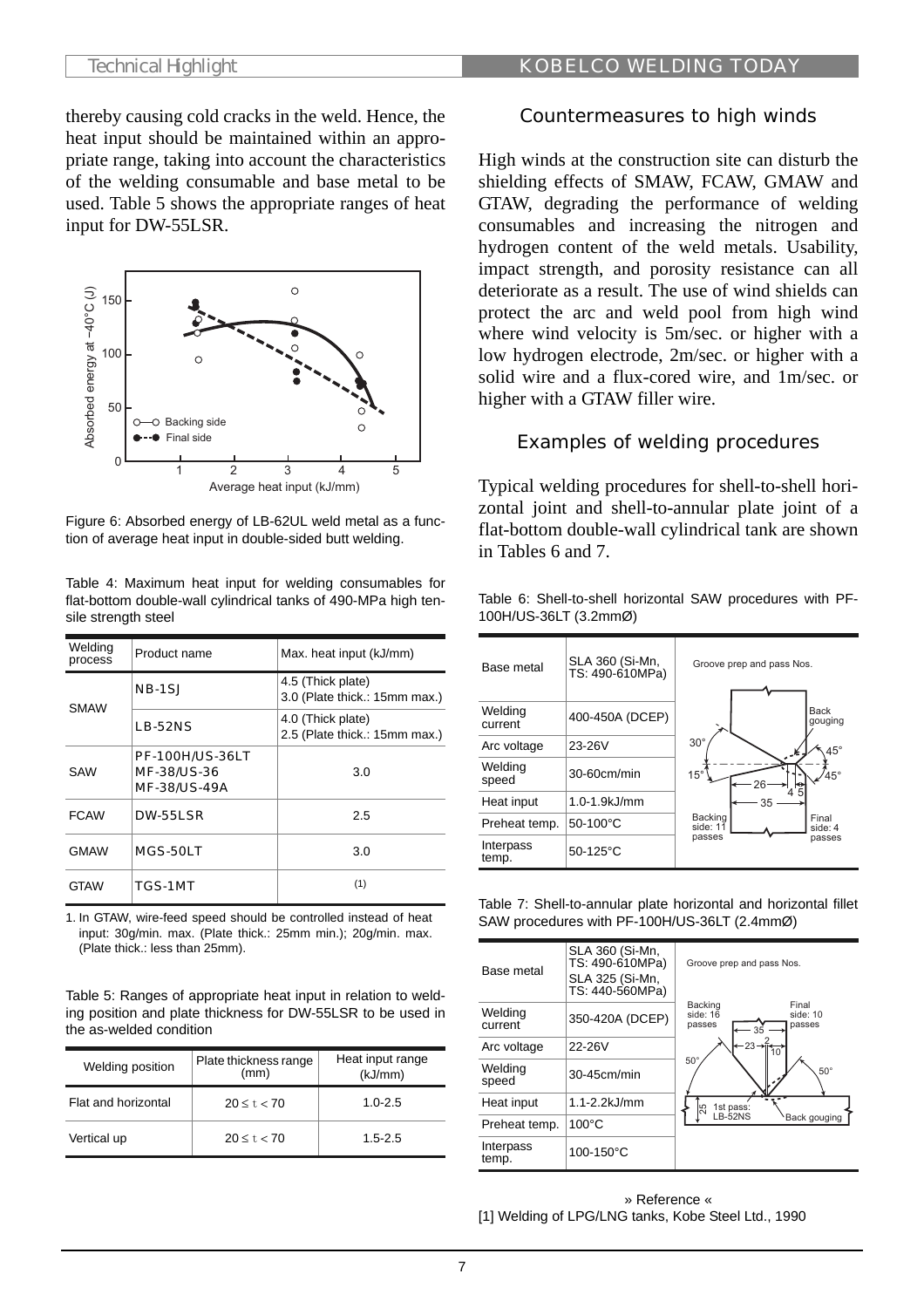

Welding of Galvanized Steel Sheets

# Question:

We weld a variety of galvanized steel sheets by semi-automatic  $CO<sub>2</sub>$  welding. However we have a hard time with postweld treatment and repair, because pits occur often and a lot of spatter is generated. Could you please explain how porosity and spatter generate with galvanized steel sheets and recommend a good welding wire to solve these problems?

## Answer:

Galvanized steel sheets are widely used in many steel structures like cars, steel towers, bridges and buildings because of their cost-effectiveness due to excellent corrosion resistance and rust prevention. They include hot-dip galvanized steels, 5%Alalloyed hot-dip galvanized steels, 55%Al-alloyed hot-dip galvanized steels, electrogalvanized steels, and other galvanized steels.

The weldability of these steels is related to the amount of zinc coating  $(g/m^2)$ . The thicker the zinc coating, the more the porosity (pits and blowholes) and spatter that result in arc welding. Porosity can be understood by noting that the zinc coating decomposes in the arc heat and that the zinc vaporizes at around 900°C to become a gas, causing bubbles in the weld pool and porosity in the weld metal. As to the increase of spatter, The force of the zinc vapor jet against the arc likely causes the

metal droplet transfer to become unstable, thereby expelling the metal droplets outside the arc as spatter.

A variety of porosity-resistant low-spatter welding wires for galvanized steel sheets have been developed. These wires have sophisticated chemical compositions that suppress the growth of gas bubbles trapped in the weld pool and stabilize metal droplet transfer.

Cars, electric machinery, office equipment, and vending machines typically adopt electro-galvanized steel sheets with 50g/m2 or less of coating and alloyed hot-dip galvanized steel sheets with 40-100g/m2 of coating. For these thin-coated steel sheets, solid wires, such as MG-1Z (for  $CO<sub>2</sub>$  gas shielding), MIX-1Z (for  $Ar-CO<sub>2</sub>$  mixed gas shielding), and MIX-1TS (for  $Ar-CO<sub>2</sub>$  mixed gas shielding and pulsed current) are recommended.

Table 1 shows the applications for and characteristics of the above-mentioned welding wires. If you take into account the shielding gas composition and the power source output characteristics when selecting a wire, you will be able to perform highly efficient welding resulting in high quality welds, less porosity, and low spatter.

| Table 1: Solid wires for gas metal arc welding of galvanized steel sheets |  |  |  |  |
|---------------------------------------------------------------------------|--|--|--|--|
|                                                                           |  |  |  |  |
|                                                                           |  |  |  |  |

| Name of Wire |         | Diameter (mm)   AWS Standard | Application                                                    | Characteristics                                                                                                      |
|--------------|---------|------------------------------|----------------------------------------------------------------|----------------------------------------------------------------------------------------------------------------------|
| $MG-1Z$      | 1.0.1.2 | A5.18<br>ER70S-G             | Parts for cars, rolling stock,<br>housings, electric machinery | For CO <sub>2</sub> gas shielding.<br>Suitable for sheets with a zinc coating of up to about<br>60g/m <sup>2</sup> . |
| $MIX-1Z$     | 1.0.1.2 | A5.18<br>ER70S-G             |                                                                | For Ar+CO <sub>2</sub> mixed gas shielding. Pulsed current<br>brings about less porosity.                            |
| MIX-1TS      | 1.2     | A5.18<br>ER70S-G             |                                                                | For Ar+CO <sub>2</sub> mixed gas shielding with pulsed current.<br>Extremely less porosity and spatter.              |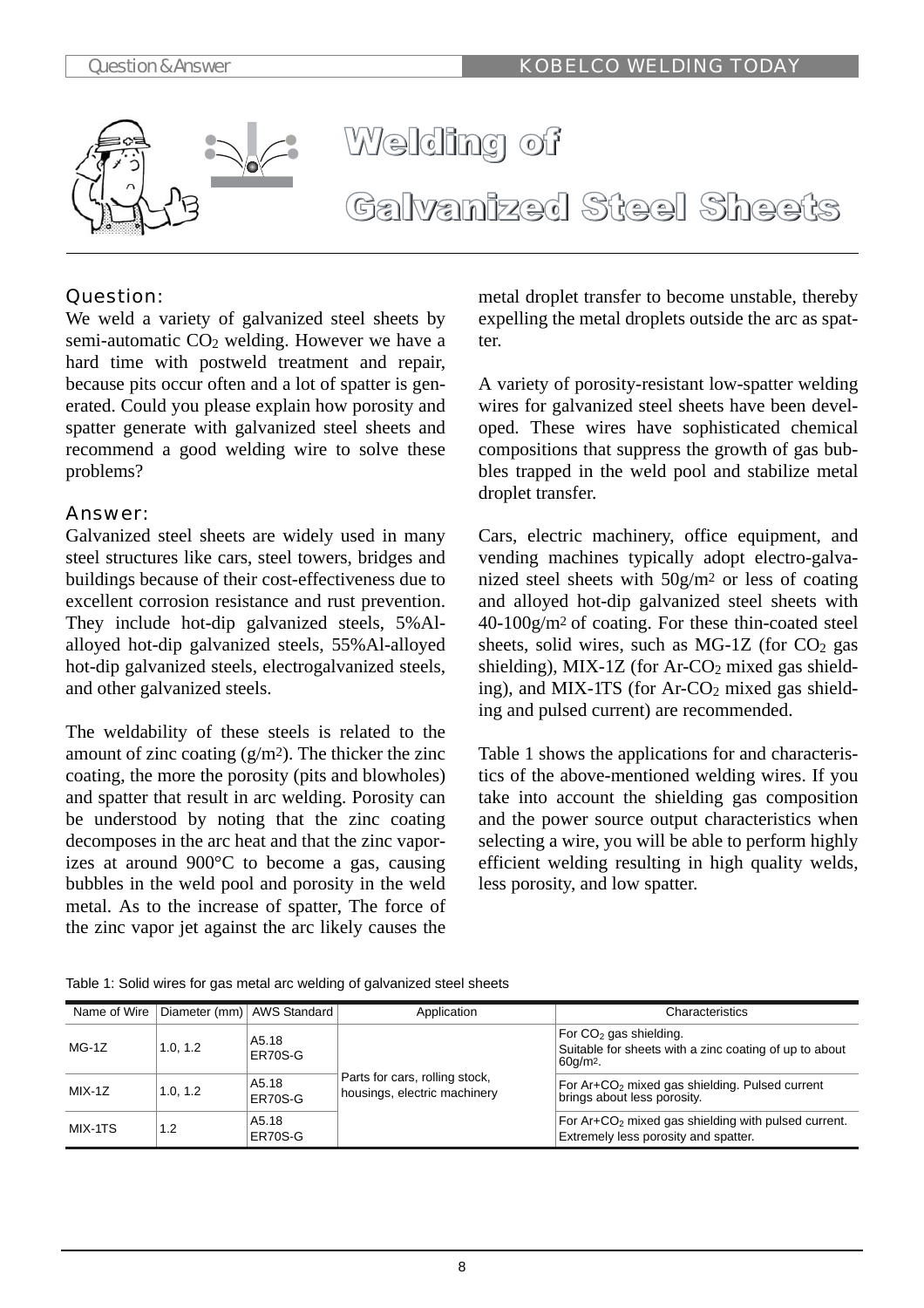# Revisions in AWS A5.20 & A5.29

AWS A5.20-2005 (Specification for Carbon Steel Electrodes for Flux Cored Arc Welding) and A5.29-2005 (Specification for Low-Alloy Steel Electrodes for Flux Cored Arc Welding) have been adopted, superseding A5.20-1995 and A5.29-1998 respectively. The revisions relate to classification designations, chemical compositions and mechanical properties of weld metals. In response to these revisions, the 2006 addenda of the ASME Code has employed the new AWS specifications as SFA-5.20-2005 and SFA-5.29-2005 respectively.

 Kobe Steel has revised the classifications of relevant flux-cored wires in accordance with the new AWS specifications as shown in Tables 1 and 2.

| Table 1: New and old classifications of carbon steel flux-cored |  |
|-----------------------------------------------------------------|--|
| wires (AWS A5.20)                                               |  |

| Product name                      | Old (1995) | New (2005)                 |
|-----------------------------------|------------|----------------------------|
| DW-100, DW-100V                   | E71T-1     | E71T-1C                    |
| <b>DW-100E</b>                    | E71T-9     | E71T-9C                    |
| <b>DW-50</b>                      | E71T-1/-1M | E71T-1C/-1M<br>E71T-9C/-9M |
| <b>DWA-51B</b>                    | E71T-5MJ   | E71T-5M-J                  |
| MX-200, DW-200<br>MX-100, MX-200H | E70T-1     | E70T-1C                    |
| <b>DW-55E</b>                     | E71T-9J    | E71T-9C-J                  |
| <b>MX-55LF</b>                    | E70T-9J    | E70T-9C-J                  |
| <b>DWA-55E</b>                    | E71T-9MJ   | E71T-9M-J                  |
| <b>DWA-55ESR</b>                  | E71T-12MJ  | E71T-12M-J                 |

Table 2: New and old classifications of low-alloy flux-cored wires (AWS A5.29)

| Product name                     | Old (1998)    | New (2005)     |
|----------------------------------|---------------|----------------|
| <b>DW-588</b>                    | E81T1-W2      | E81T1-W2C      |
| <b>DW-55L</b><br><b>DW-55LSR</b> | E81T1-K2      | E81T1-K2C      |
| <b>DWA-65L</b>                   | E91T1-K2MJ    | E91T1-K2M-J    |
| <b>DWA-81Ni1</b>                 | E81T1-Ni1MJ   | E81T1-Ni1M-J   |
| <b>DW-62L</b>                    | E91T1-Ni2J    | E91T1-Ni2C-J   |
| <b>DW-81B2</b>                   | E81T1-B2/-B2M | E81T1-B2C/-B2M |
| <b>DW-91B3</b>                   | E91T1-B3/-B3M | E91T1-B3C/-B3M |

As regards chemical composition, the requirements of maximum carbon content (A5.20) and phosphorous and sulfur content (A5.29) have been changed. As to mechanical properties, tensile strength requirements have become stricter. In accordance with these changes, Kobe Steel has changed the guarantee values related to these requirements as shown in Tables 3 and 4.

| Table 3: New and old guarantee values for carbon steel flux- |  |  |  |
|--------------------------------------------------------------|--|--|--|
| cored wires (AWS A5.20)                                      |  |  |  |

| Product name                                                                                                                                |               | Old (1995)                       | New (2005)    |                                                 |  |
|---------------------------------------------------------------------------------------------------------------------------------------------|---------------|----------------------------------|---------------|-------------------------------------------------|--|
|                                                                                                                                             | C             | TS(1)                            | C             | TS(1)                                           |  |
| DW-100, DW-100V<br><b>DW-100E</b><br><b>DW-50, DWA-51B</b><br>MX-200, DW-200<br>MX-100, MX-200H<br><b>DW-55E, MX-55LF</b><br><b>DWA-55E</b> | 0.18%<br>max. | 70 ksi min.<br>(480 MPa<br>min.) | 0.12%<br>max. | 70-95 ksi<br>min.<br>$(480 - 660)$<br>MPa min.) |  |
| <b>DWA-55ESR</b>                                                                                                                            | 0.15%<br>max. | 70-90 ksi<br>(480-620<br>MPa(2)  | 0.12%<br>max. | 70-90 ksi<br>(480-620<br>MPa)                   |  |

1. The MPa values are equivalent to the ksi values but are rounded. 2. Not changed.

Table 4: New and old guarantee values for low-alloy fluxcored wires (AWS A5.29)

| Product name                                                                            |       | Old (1998) | New (2005) |        |  |
|-----------------------------------------------------------------------------------------|-------|------------|------------|--------|--|
|                                                                                         | P     | S          | S<br>P     |        |  |
| DW-588, DW-55L<br>DW-55LSR, DWA-<br>65L, DWA-81Ni1<br>DW-62L, DW-81B2<br><b>DW-91B3</b> | 0.03% | 0.03%      | 0.030%     | 0.030% |  |

Based on the new AWS specifications, the classification system is described as follows.

#### A5.20: E(1)(2)T-(3)(4)-JXHX, e.g. E71T-1M-JDH8 A5.29: E(1)(2)T(3)-(5)(4)-JHX, e.g. E81T1-Ni1M-JH8

where,

E: indicates electrodes.

T: indicates flux-cored electrodes.

(1) thru (5): indicate the performance described in the following tables.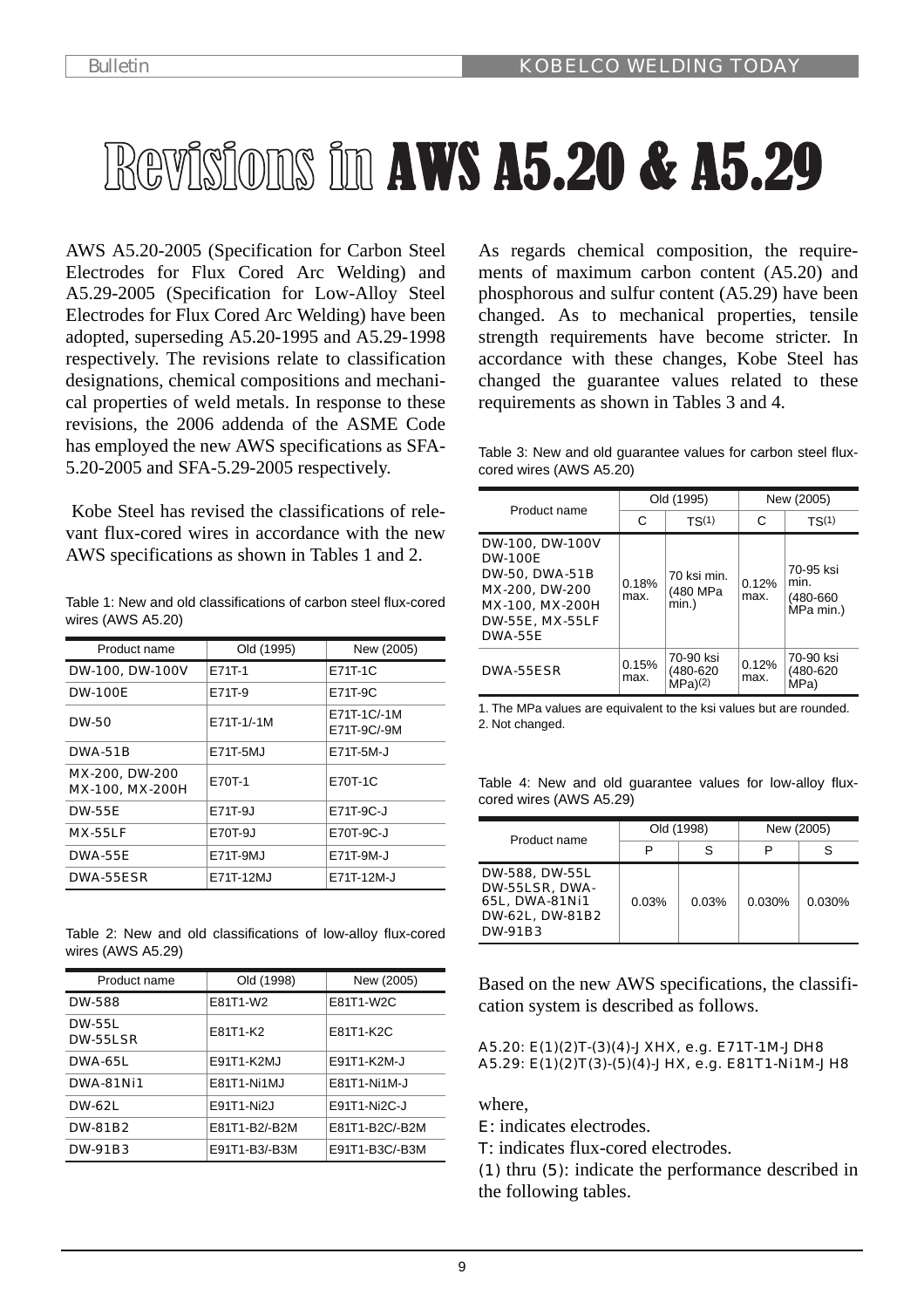JX and J (Optional): The letter J indicates that the electrode meets the requirements for improved toughness and will deposit weld metal with Charpy V-Notch properties of at least 27J at –40°C  $(A5.20)$  or at a test temperature of 10 $\degree$ C lower than the specified temperature (A5.29). The letter D or Q when present in the X position (A5.20) indicates that the weld metal will meet supplemental mechanical property requirements with welding done using low heat input and fast cooling rate procedures, as well as using high heat input and slow cooling rate procedures.

HX (Optional): indicates the maximum level of diffusible hydrogen in the weld metal; i.e. H16 for 16ml/100g, H8 for 8ml/100g, and H4 for 4ml/ 100g.

(1) All-weld metal tensile strength and impact value(1)

| Code <sup>(2)</sup> |                      | Tensile strength | Impact value                               |  |
|---------------------|----------------------|------------------|--------------------------------------------|--|
|                     | MPa(3)<br>ksi        |                  | ft-Ib $(J)$                                |  |
| 6                   | $60 \text{ min} (4)$ | 410 min.         |                                            |  |
| 7                   | $70 \text{ min} (4)$ | 480 min.         |                                            |  |
| 8                   | 80-100               | 550-690          | Average: 20 (27)<br>Each: 15 (20)          |  |
| 9                   | 90-110               | 620-760          | at a specific                              |  |
| 10                  | 100-120              | 690-830          | temperature depending<br>on classification |  |
| 11                  | 110-120              | 760-900          |                                            |  |
| 12                  | 120-140              | 830-970          |                                            |  |

1. PWHT is required depending on classification.

2. A5.20 specifies 6 and 7 only.

3. The MPa values are equivalent to the ksi values but are rounded. 4. Maximum tensile strength is required depending on classification.

(2) Welding position

| Code | Designation             |
|------|-------------------------|
|      | Flat, Horizontal fillet |
|      | All positions           |

(3) Usability(1)

| Code | Shielding gas                                                  | Polarity                              | Application                                            |
|------|----------------------------------------------------------------|---------------------------------------|--------------------------------------------------------|
| 1    | $CO2$ or Ar+CO <sub>2</sub>                                    | <b>DCEP</b>                           | Single or Multiple pass                                |
| 2    | CO <sub>2</sub> or Ar+CO <sub>2</sub>                          | <b>DCEP</b>                           | Single pass                                            |
| 3    | None                                                           | <b>DCEP</b>                           | Single pass                                            |
| 4    | None                                                           | <b>DCEP</b>                           | Single or Multiple pass                                |
| 5    | $CO2$ or Ar+CO <sub>2</sub>                                    | DCEP or<br>DCEN <sup>(2)</sup>        | Single or Multiple pass                                |
| 6    | None                                                           | <b>DCEP</b>                           | Single or Multiple pass                                |
| 7    | None                                                           | DCEN                                  | Single or Multiple pass                                |
| 8    | None                                                           | DCEN                                  | Single or Multiple pass                                |
| 9    | $CO2$ or Ar+CO <sub>2</sub>                                    | <b>DCEP</b>                           | Single or Multiple pass                                |
| 10   | None                                                           | DCEN                                  | Single pass                                            |
| 11   | None                                                           | DCEN                                  | Single or Multiple pass                                |
| 12   | $CO2$ or Ar+CO <sub>2</sub>                                    | <b>DCEP</b>                           | Single or Multiple pass                                |
| 13   | <b>None</b>                                                    | DCEN                                  | Single pass                                            |
| 14   | None                                                           | DCEN                                  | Single pass                                            |
| G    | None, $CO2$ ,<br>$Ar+CO2$ , or Not<br>specified <sup>(2)</sup> | DCEP, DCEN, or<br>Not specified $(2)$ | Single pass, Single or<br>Multiple pass <sup>(2)</sup> |

1. A5.29 specifies 1, 4, 5, 6, 7, 8, 11, and G only.

2. Depends on classification.

(4) Shielding gas

| Code | Designation                     |
|------|---------------------------------|
| м    | 75-80%Ar / Bal. CO <sub>2</sub> |
|      | CO <sub>2</sub>                 |
| None | Self-shielded                   |

(5) Chemical composition of all-weld metal (A5.29)

| Code             | <b>Type</b> | Code             | <b>Type</b> | Code           | <b>Type</b>        | Code           | Type      |
|------------------|-------------|------------------|-------------|----------------|--------------------|----------------|-----------|
| A <sub>1</sub>   | C-Mo        | B <sub>3</sub> H |             | D <sub>1</sub> |                    | K <sub>6</sub> |           |
| <b>B1</b>        |             | B <sub>6</sub>   |             | D <sub>2</sub> | Mn-Mo              | K7             |           |
| B <sub>1</sub> L |             | B <sub>6</sub> L | Cr-Mo       | D <sub>3</sub> |                    | K <sub>8</sub> | Other     |
| <b>B2</b>        |             | B <sub>8</sub>   |             | K <sub>1</sub> |                    | K <sub>9</sub> | low-alloy |
| B <sub>2</sub> L | Cr-Mo       | B8L              |             | K <sub>2</sub> | Other<br>low-alloy | W <sub>2</sub> |           |
| B <sub>2</sub> H |             | Ni1              |             | K <sub>3</sub> |                    | G              |           |
| B <sub>3</sub>   |             | Ni <sub>2</sub>  | Ni          | K4             |                    |                |           |
| B <sub>3</sub> L |             | Ni3              |             | K <sub>5</sub> |                    |                |           |

### KOBELCO WELDING TODAY April 2007 Vol. 10 No. 2

Publisher: International Operations Dept., Welding Company, Kobe Steel, Ltd. Editor: KOBELCO WELDING TODAY Editorial Staff URL: http/www.kobelco.co.jp E-mail: iod@melts.kobelco.co.jp